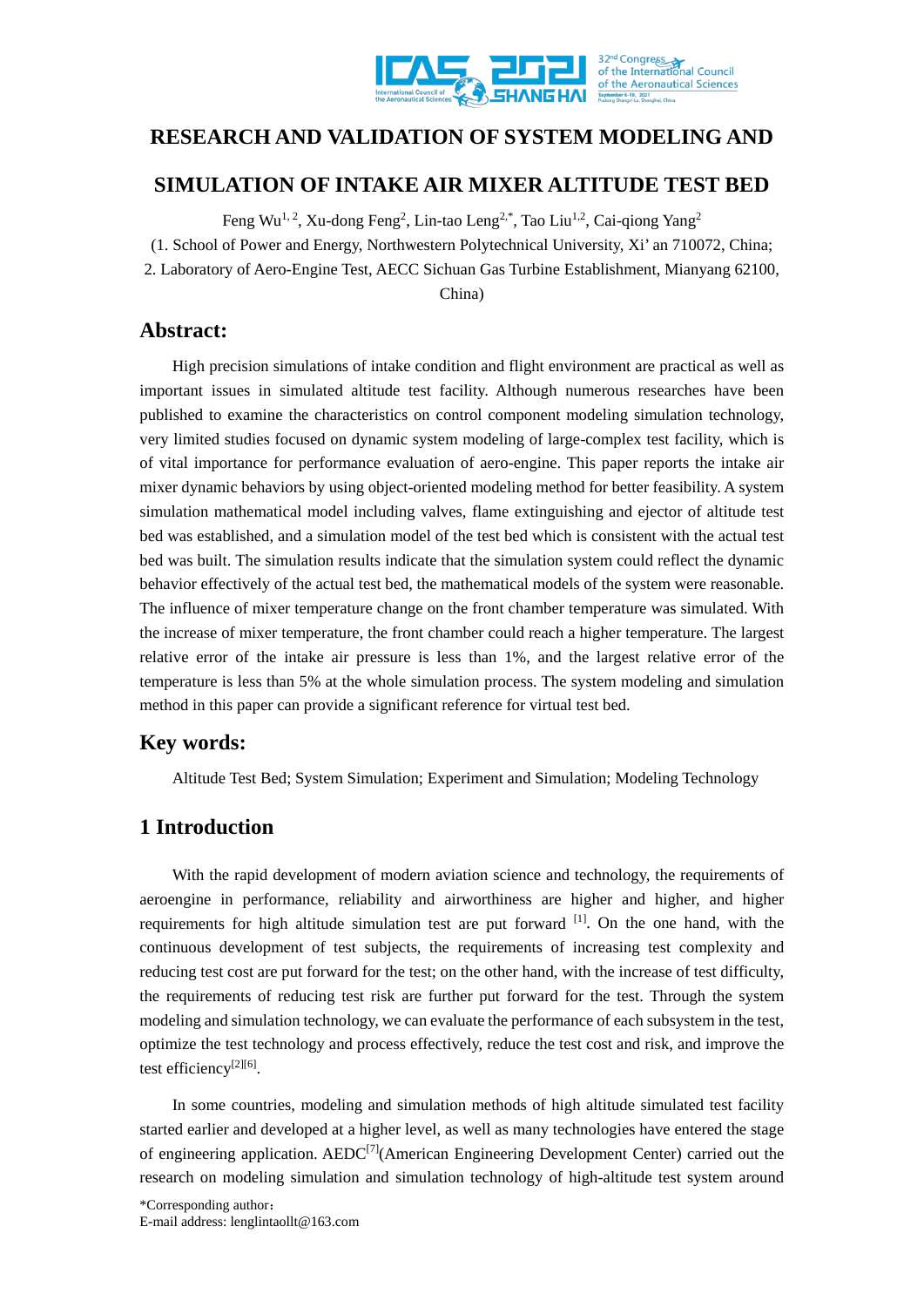2000, developed the real-time mathematical simulation model of test equipment, formed a simulation system that can carry out virtual test on PC, shortened the integrated debugging time of new equipment from several months to several weeks, and effectively improved the test efficiency. NASA Green Center <sup>[8]</sup>carried out a full set of system modeling and simulation work on the new high altitude simulation equipment of the US Army laboratory, carried out a lot of model analysis and research, optimized the system parameters, balanced the performance of each part before the final scheme was determined, and saved the test cost. A real-time system simulation model of high altitude simulation test bed is developed for the ATF high altitude platform of the Institute of Aeronautical propulsion system (ILA) of Stuttgart University in Germany<sup>[9]</sup>. The model can design and verify the control system and control algorithm without damaging the test equipment and engine, thus reducing the test risk. In China, research on simulation and modeling technology of large-scale and complex equipment system mainly focuses on missile, aircraft, ship and other fields [\[10\]-](#page-14-5)[\[12\].](#page-14-6) Research on the system modeling and simulation method of aero-engine altitude simulation test facility is less. Sichuan Gas Turbine Research Institute of China Aviation Development Corporation has carried out theoretical modeling research on some subsystems of altitude simulation test bed, but it is outstanding with foreign industries There is still a gap between the results.

The simulated test facility is complex and has the characteristics of interdisciplinary "physics" and "information" cross fusion. The results of system simulation directly depend on the accuracy of simulation model. Therefore, it is of great significance for the development of aero-engine to establish the accurate mathematical simulation model of each system of the high-altitude simulated test facility, to analyze the model as well as to study the complex coupling process within each component. In this paper, a complete virtual simulation system corresponding to the actual test system is built through the self-built basic model base and parts of the standard base for the basic components, such as intake system, exhaust system and each pipe valve of a domestic aero-engine altitude simulation test bed. The simulation results are compared with the test data to verify the correctness of the system model. On this basis, the parameters of the front chamber and mixer are considered when the outlet temperature of the mixer is 220 ℃. Through the research of system modeling and simulation, we can make full use of system simulation technology to promote the development of virtual test and improve the level of simulation technology.

## **2 The test facility system**

The main composition of a typical altitude test facility system is shown in Fig.1, which includes intake system, test bed system and exhaust system. During the test, the intake air is obtained by the supply unit, and it is divided into multiple streams with different conditions. After that, several streams are mixed in a mixer and flow through the flow tubes to the engine in test. At last, the high temperature and pressure off gas exhaust from the engine and the second flow are all discharged by the exhaust system. The temperature and pressure are adjusted by the mixer, and finally enter the test cabin through the pipeline. In the high-altitude simulation test-bed system, the intake parameters of the engine can be adjusted by controlling the valve state to change the air flow resistance. The gas discharged from the engine enters the flameout section of the cooler for cooling. The cooled gas is pressurized by the air extraction unit and then discharged to the atmosphere. The cabin pressure is adjusted by controlling the valve status in the test bench system. In this way, the altitude test facility can provide flight conditions of the aero-engine on the ground.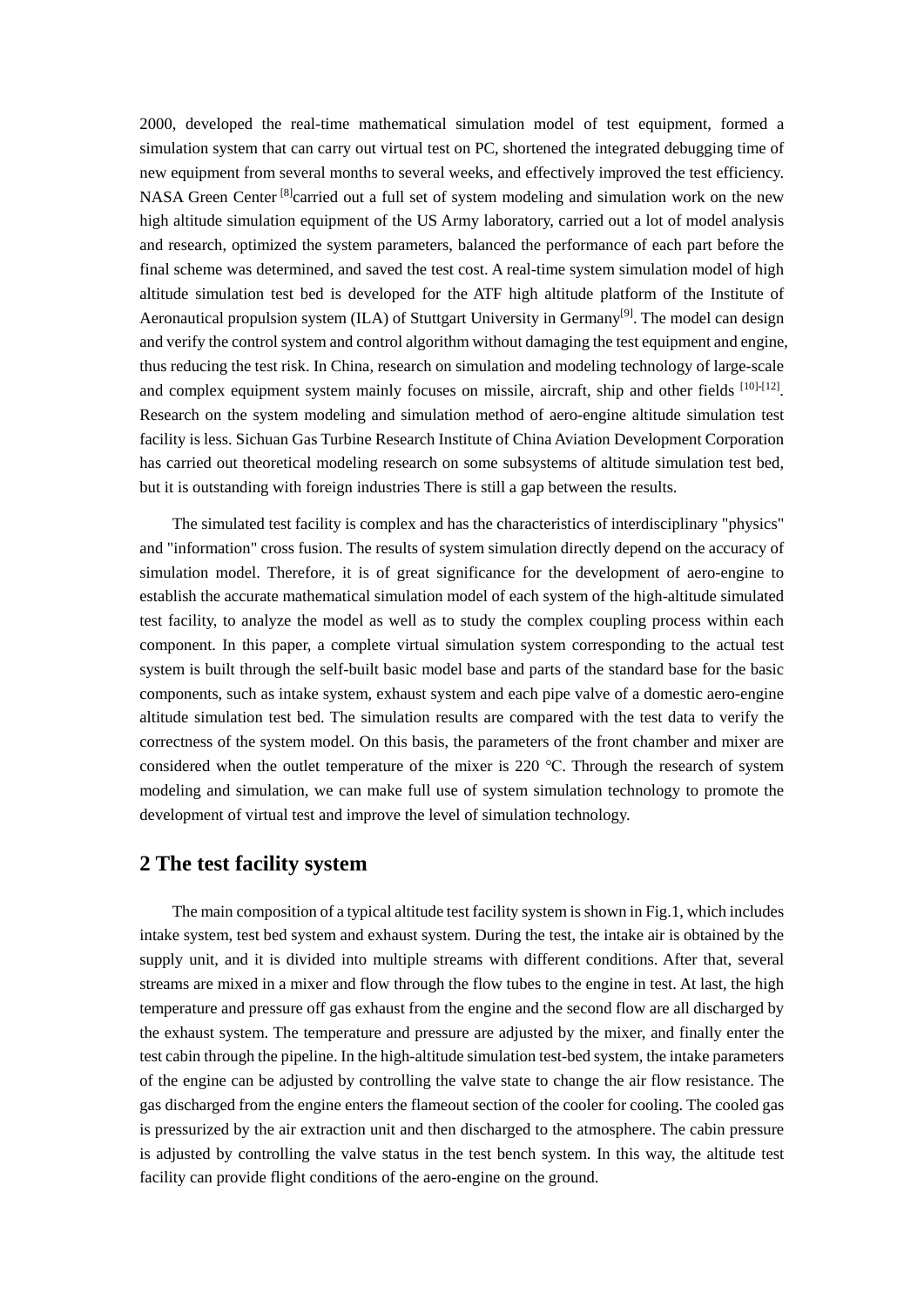

Fig.1 Sketch of a typical altitude test facility

## **3 Mathematical Modeling of system**

In the system simulation, the accuracy of the mathematical model is of crucial importance The high-altitude simulation test facility is composed of basic components such as pipes, valves, ejectors, flame extinction sections, etc. Therefore, in this paper we first establish a corresponding mathematical model based on the basic principles of the components, through the respective control equations. Then through the established component model, the virtual simulation system corresponding to the actual test system is built. Finally, the simulation and verification of the system are carried out to obtain the working characteristics of typical valves.

### **3.1 Valve**

The valve is an important component of the high-altitude simulation test facility system. The flow of fluid can be adjusted by the movement of the valve core. For the high-altitude simulation test facility system, there are mainly two kinds of valves, plunger valve and butterfly valve, which can be regarded as the combination structure of variable orifice and closed chamber. In this case, the basic mathematical equations describing the two kinds of valves can be obtained by using the continuous equation and isentropic relationship.

#### **3.1.1 Plunger valve**

There are many valves in the high-altitude simulation test system. At different pressure and flow regulating positions, flow coefficients of the same valve may be different. According to the conservation equation, the plunger valve model equation is obtained as follows:

$$
W_a = \begin{cases} \alpha A \sqrt{\frac{p_1 (p_1 - p_2)}{RT}} & \frac{p_1}{p_2} \le 1.89, \text{ Subcritical} \\ C_m \alpha A \frac{p_1}{\sqrt{T}} & \frac{p_1}{p_2} > 1.89, \text{ Supercritical} \end{cases}
$$

Where:

 $\alpha$  : the flow coefficient

*A*: circulation area

*p1*: Inlet pressure

*p2*: Outlet pressure

R: Gas constant

T: Total temperature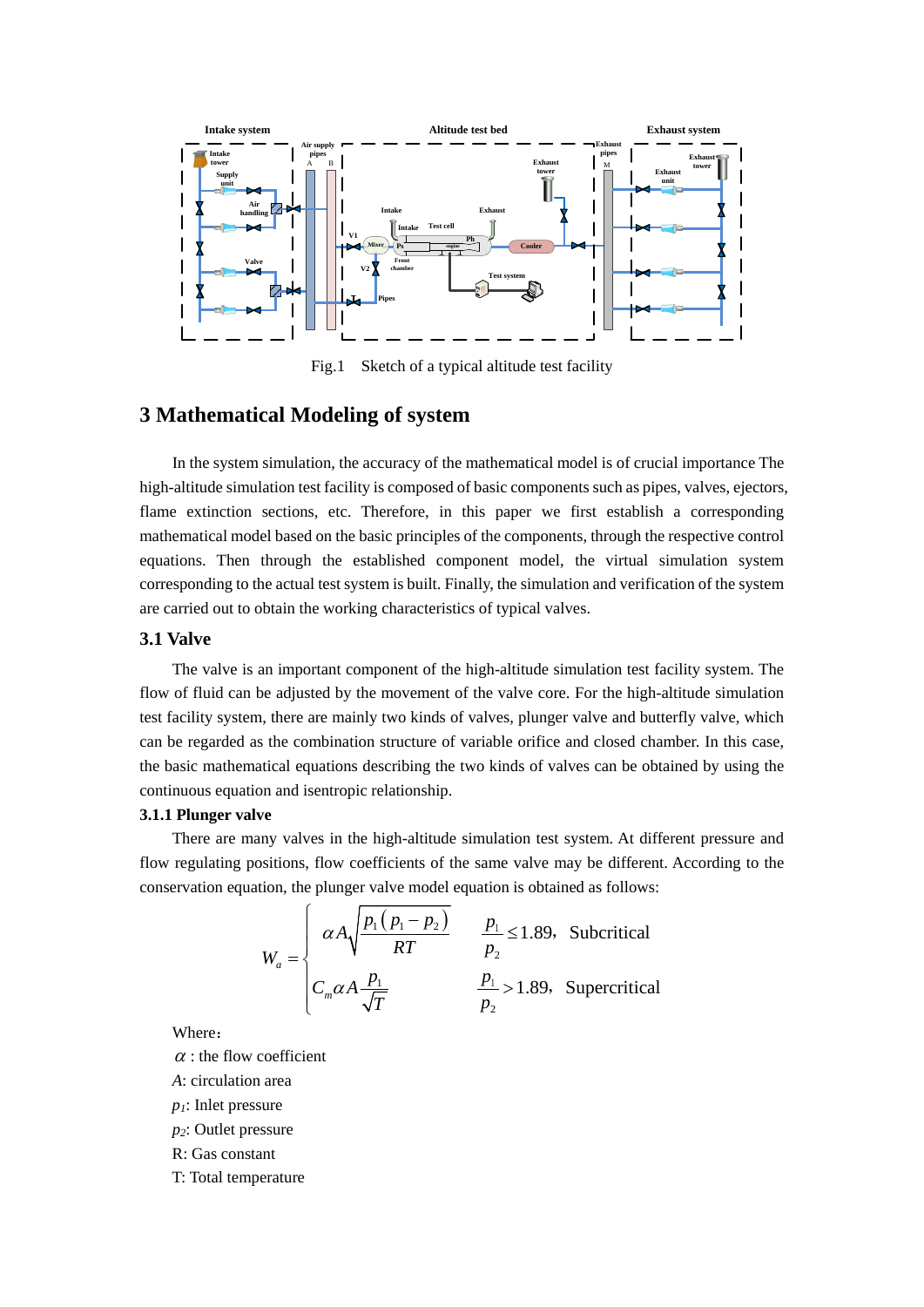According to different engine working conditions, the required air supply flow is not the same. In high-altitude simulation test, the air supply pipe network should be reasonably equipped to meet the needs of engine test. In the pipe network system, the diameter of the gas supply pipeline is not equal, so the valve diameter connecting different pipelines is not the same, and the valve flow coefficient of different diameters is different. The diameter of the plug valve described in this paper can be divided into three sizes: 400mm, 800mm and 1400mm. The corresponding empirical formulas of flow coefficient are as follows:

$$
\alpha = \begin{cases} 0.0004CF + 0.4077 & d = 400 \text{mm} \\ -0.0051CF + 1.0347 & d = 800 \text{mm} \\ 0.0015CF + 0.4077 & d = 1400 \text{mm} \end{cases}
$$

Where CF is the valve opening.

### **3.1.2 Butterfly valve model**

The butterfly valves in the pipe network of air simulation test bench are mainly hydraulic butterfly valves and electric butterfly valves, of which working principles are basically the same. The air flow can be opened, closed or regulated through the reciprocating rotation of the disc type opening and closing parts. The basic principles are shown in Figure 2.



Fig.2 working principle of butterfly valve

The main parameters of butterfly valve model include: pipeline diameter, butterfly valve diameter and dynamic characteristics of opening / closing. According to the working mode of butterfly valve, the mathematical model is established as follows:

$$
\frac{4A}{\pi D_b} = \left(1 - \frac{\cos \psi}{\cos \psi_0}\right) + \frac{2}{\pi} \left(q + r - s - t\right)
$$

Where:

$$
q = \frac{a}{\cos \psi} \left(\cos^2 \psi - a^2 \cos^2 \psi_0\right)^{1/2}
$$

$$
r = \frac{\cos \psi}{\cos \psi_0} \sin^{-1} \left(\frac{a \cos \psi_0}{\cos \psi}\right)
$$

$$
s = a \left(1 - a^2\right)^{1/2}
$$

$$
t = \sin^{-1} a
$$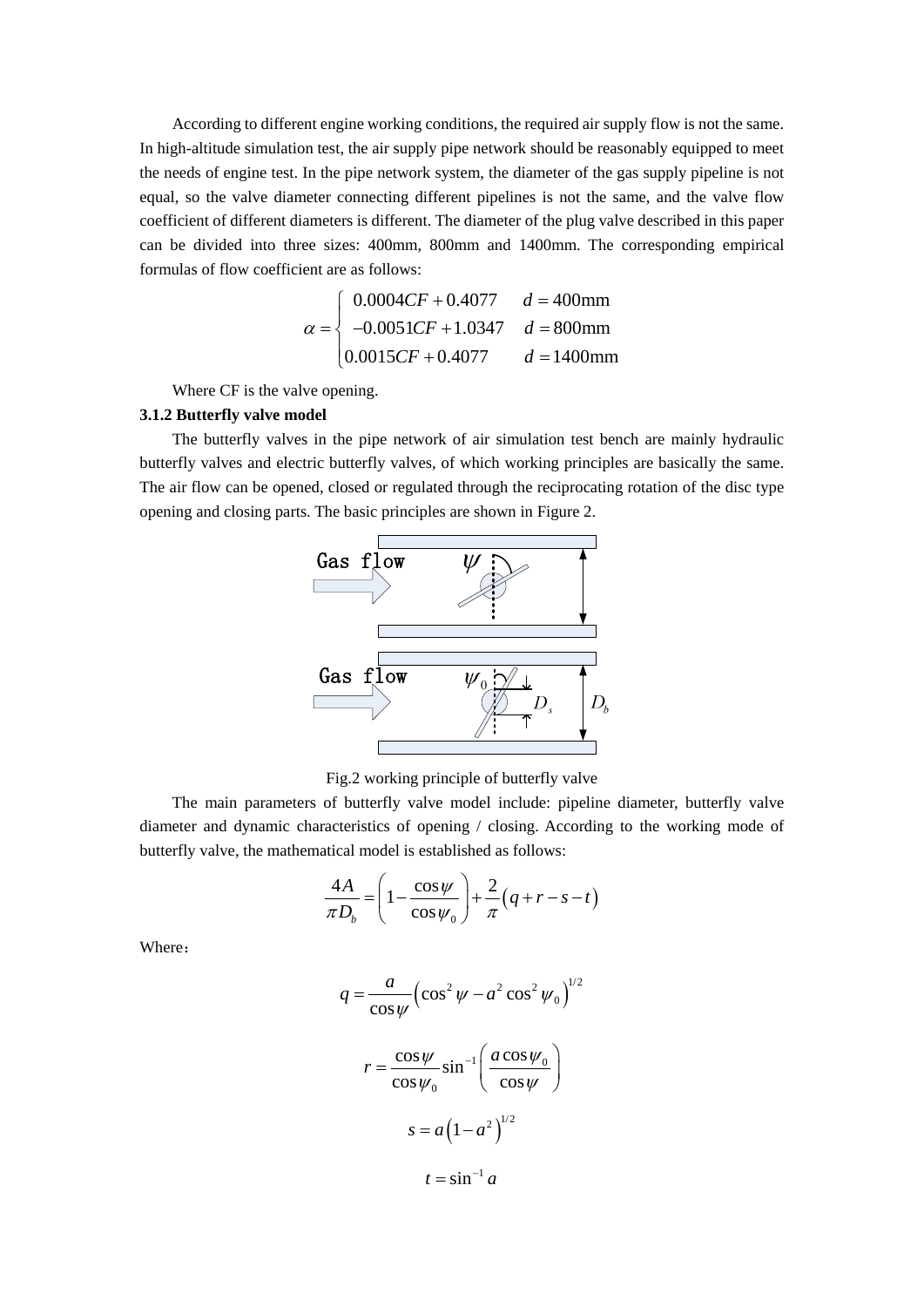$$
a = \frac{D_s}{D_b}
$$

#### **3.2 Flame extinguishing section**

The working principle of the flameout section is shown in Fig. 3. The direct injection of water is used to reduce the gas temperature of the engine to about 50 ℃ and enter the air extraction unit. In the modeling, the partial pressure of water vapor in the mixed gas is calculated by Antoine equation according to the working principle of flameout section, and then the mole fraction of water vapor in the mixed gas is calculated by Dalton's law of partial pressure, and then the mass ratio of water vapor to air can be deduced, at last the mass flow of water vapor can be calculated.



Fig 3 Working principle of flameout section

The Antoine equation is:

$$
\log p = A - \frac{B}{C + T}
$$

When t is 1 °C ~ 100 °C, a = 8.07131, B = 1730.63, C = 233.426; when t is 99 °C ~ 374 °C, a  $= 8.14019$ , B  $= 1810.94$ , C  $= 244.485$ . Where p is the saturated vapor pressure at the corresponding temperature T, in mmHg.

For the ideal gas, the total pressure of the gas mixture is equal to the sum of the partial pressures of the gas components, as well as the flameout section gas is close to this ideal state. According to Dalton's law of partial pressure:

$$
x_i = \frac{p_i}{p} = \frac{n_i}{n}
$$

According to the calculated mole fraction of water vapor in the mixed gas, the mass fraction of water vapor relative to air is converted as follows:

$$
m_i = \frac{x_i}{1 - x_i} \frac{n_i}{n_{air}}
$$

Where,  $m_i$  is the mass fraction of water vapor relative to air and  $n_{air}$  is the molar mass of air.

According to the law of conservation of energy, the energy (internal energy of gas and cooling water) entering the flameout section is equal to the sum of latent heat of gasification, internal energy of liquid water, internal energy of water vapor and internal energy of air after cooling. According to thermodynamics theory:

$$
\dot{m}_{air}c_{pair}T_1 + \dot{m}_wc_{pwl}T_w = \dot{m}_{wgas}c_l + \left(\dot{m}_w - \dot{m}_{wgas}\right)c_{pwl}T_2 + \dot{m}_{wgas}c_{pvgas}T_2 + \dot{m}_{air}c_{pair}T_2
$$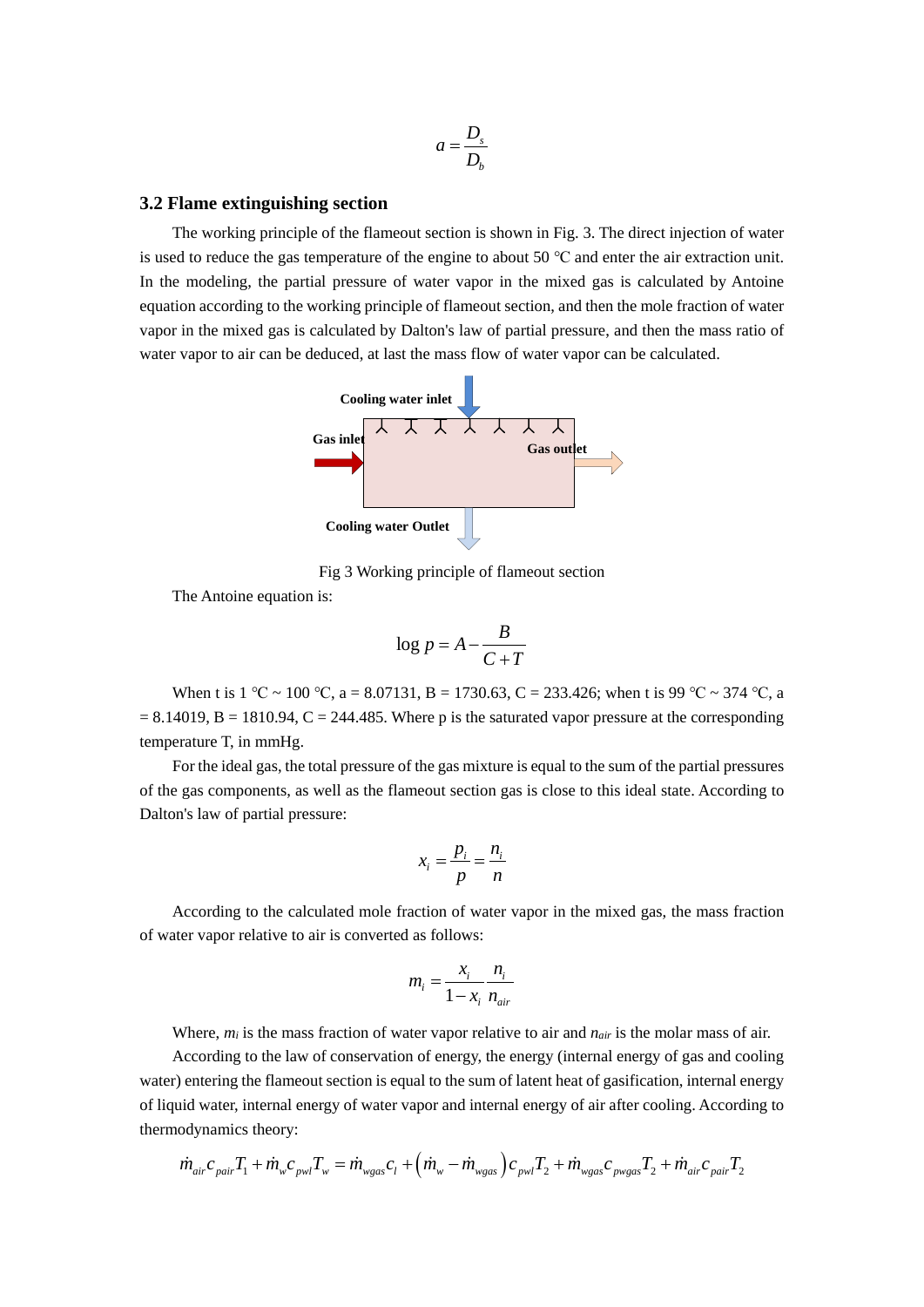Where,  $\dot{m}_{air}$  is the mass flow of gas,  $c_{pair}$  is the specific heat of gas,  $\dot{m}_{w}$  is the mass flow

of water spray,  $c_{\text{gw}}$  is the specific heat of water,  $\dot{m}_{\text{wgas}}$  is the mass flow of water vapor,  $c_i$  is the latent heat of water,  $T_1$  is the temperature of gas,  $T_W$  is the temperature of water,  $T_2$  is the temperature of mixed gas.

#### **3.3 Ejector model**

The ejector is located at the rear end of the down flow direction of the high-altitude chamber. When the engine is running, the high-speed air jet from the nozzle is discharged through the ejector. At this time, due to the ejector action, part of the test cabin gas will be taken away, resulting in the pressure reduction in the test chamber. The test chamber has two stream intake valves, and the outside air flows into the test cabin through the intake valve to ensure the pressure balance in the chamber. The relationship is established to describe the amount of air flow taken away by the injection. The mathematical model equation is:

Then mass conservation:  $m_1 + m_2 = m$ 

The momentum conservation:  $m_1 u_1 + p_{s1} A_1 + m_2 u_2 + p_{s2} A_2 + m_3 u_3 + p_{s3} A_3 + F_{friction} = 0$ 

The Conservation of energy:  $m_1 c_{p1} T_{t1} + m_2 c_{p2} T_{t2} = m_3 c_{p3} T_{t3} + Q$ 

The area relation:  $A_1 + A_2 = A_3$ 

Where, subscript 1 is the main flow, subscript 2 is the secondary flow and subscript 3 is the mixed flow. m is the gas flow rate, u is the air flow rate, a is the area, F<sub>friction</sub> is the momentum loss of wall friction,  $p_s$  is the static pressure, *Tt* is the total temperature, Q is the heat exchange.

#### **3.5 Simulation model of test bed**

On basis of the above component model, according to the principle of high-altitude simulation test system, combined with self-built model base, pneumatic base, signal base and other relevant components, the simulation model of test bench is as shown in Fig 4. The working principle of the simulation system is consistent with that of the actual test bench. During the calculation, the parameters of each component are set according to the characteristics of the model, in which the input and output boundaries are the pressure-temperature boundary conditions of the test point, the valve opening is controlled by the external function, the initial pressure and temperature of each system cavity are the same as the local atmospheric conditions, and the components are set according to the test data and the standard library model. The characteristic parameters are corrected and calibrated, as well the simulation system parameters are input. By the simulation model of test facility, the temperature, pressure and flow parameters of each component in the system can be calculated. Meanwhile, by adjusting the valve opening, we can get the air intake and environmental conditions which are requisite for engine test, as well as we can complete the simulation of the virtual test system in the high-altitude facility.

Mathematical models give an insight into the test bed characteristics and model physics during simulation. The conservation laws and equations of motion act as starting point to develop this dynamic math-model. The simulation model of test bed system is shown in Fig.4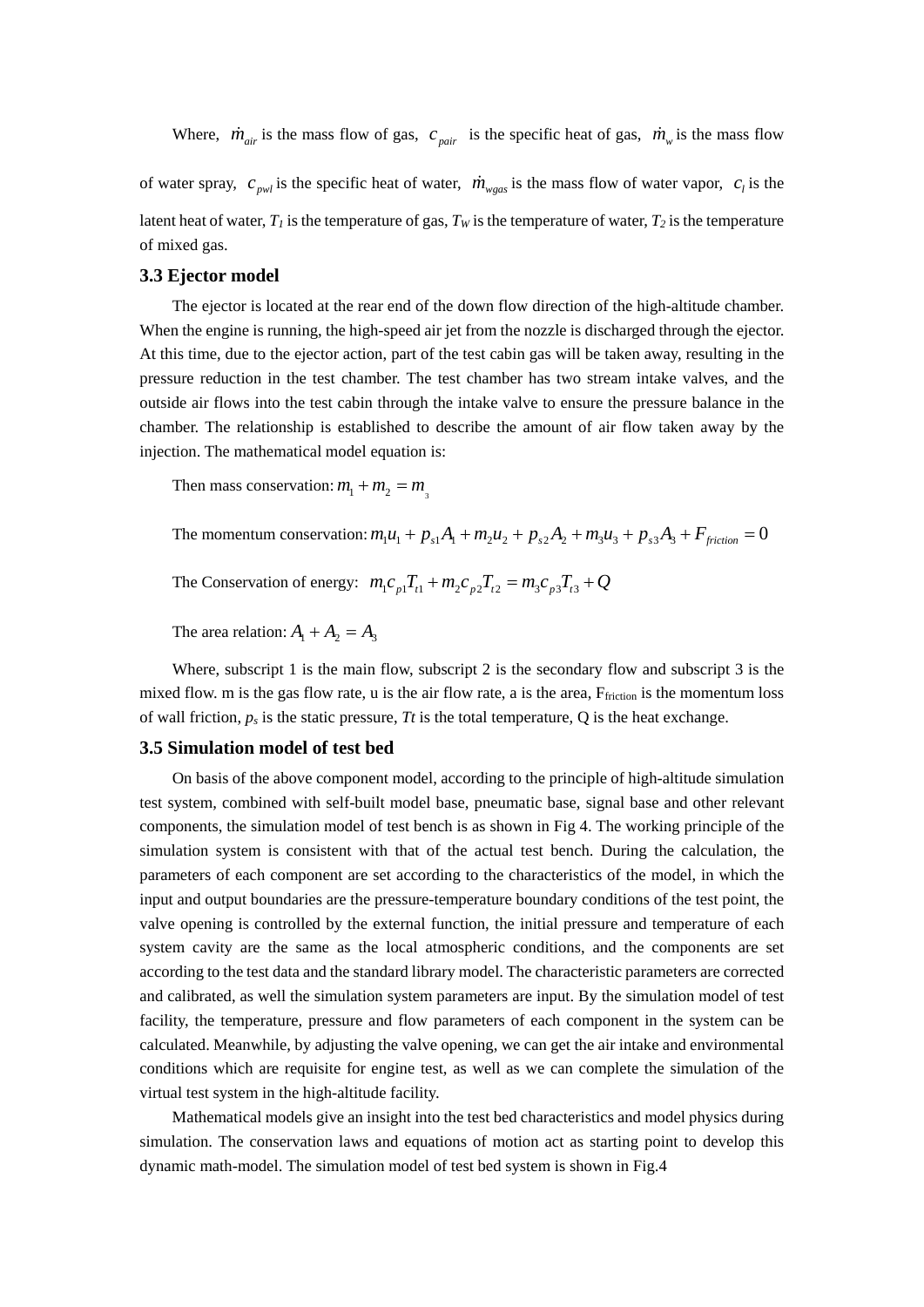

Fig.4 Simulation model of test bed system

## **4 Results and discussion**

### **4.1 Model validation**

In order to check the accuracy of the aforesaid model, according to the actual behavior and properties of the test-bed system, the valve, flameout section and ejector model established in this paper are respectively verified by using typical pressure change curve and test points.

### **4.1.1 valve**

In order to meet the requirements of the parts model universality of aerial platform, the valve model is built as well the simulation verification model, as shown in Fig 5. The valve inlet pressure function is set as  $P(T) = 95 + 60t$  (kPa), where, t is the time, the valve outlet pressure is set as 95kPa, and the simulation time is 6s. The simulation results of different diameter plunger valves and butterfly valves are shown in Fig.  $6 \sim$  Fig. 9. From Fig.  $6 \sim$  Fig. 8, it can be seen that the simulation results of plunger type regulating valve and standard reservoir throttle valve established in this paper are very consistent. Under the same valve opening, the valve flow decreases with the increase of the pressure ratio between the inlet and the outlet, and the calculated flow error of the self-built valve in the whole simulation process is less than 1% compared with the standard valve, as well as the current pressure ratio, etc. at 1. The pressures at the inlet and outlet of the valve are equal, and the flow is 0. There are differences in the flow rate of valves with different diameters, which is caused by different flow area and flow coefficient. The larger the flow area is, the larger the flow rate is under same pressure ratio, as well as the flow characteristic change curve is consistent with the change rule of the simulation results in the standard model. The three kinds of plunger valve models established in this research are all meet the engineering requirements.

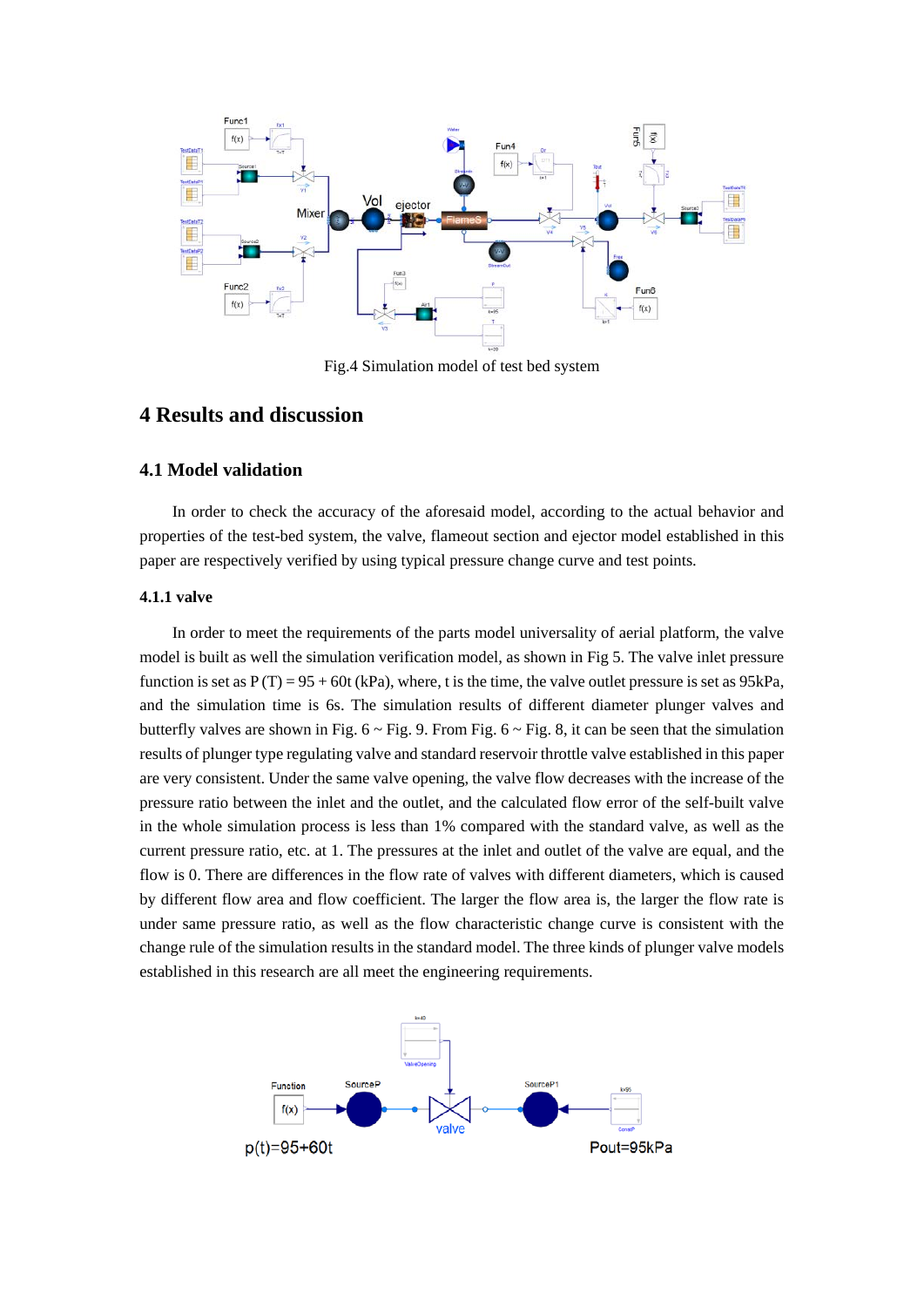Fig 5 Valve model verification loop



(a) valve opening (40%)



(b) valve opening (100%)

Fig.6 Pressure ratio flow characteristic curve of plunger valve with diameter of 400mm



(a) valve opening (40%)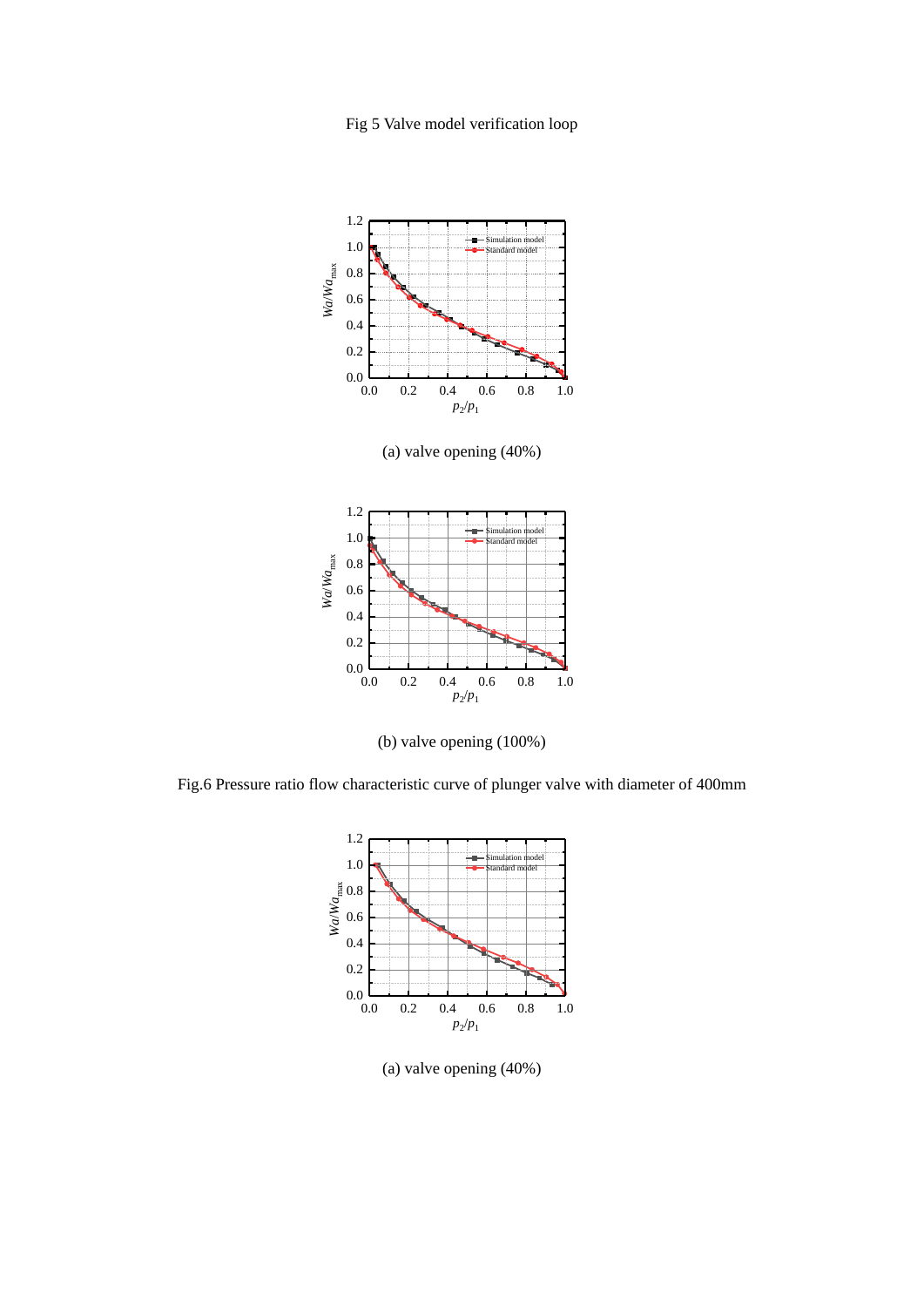

(b) valve opening (100%)

Fig.7 Pressure ratio flow characteristic curve of plunger valve with diameter of 800mm



(b) valve opening (100%)

Fig.8 Pressure ratio flow characteristic curve of plunger valve with diameter of 1400mm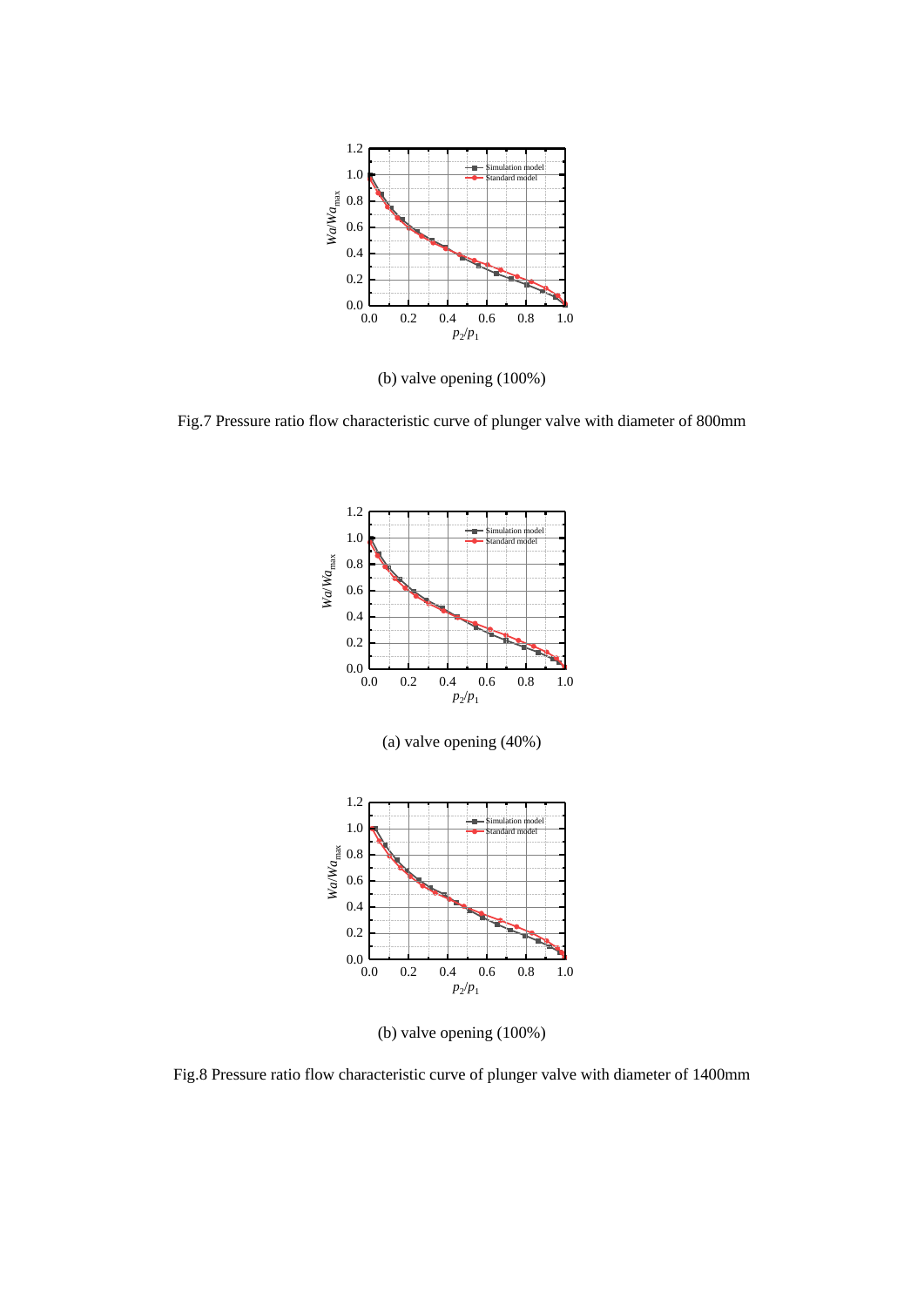

(a) valve opening with formula modeling (40%)



(b) valve opening with formula modeling (100%)

Fig.9 Pressure ratio flow characteristic curve of different diameter plunger valve

Fig.10 shows the differential pressure flow curves of butterfly valves with different valve openings, such as the openings of 1.4 rad and 0.4 rad respectively. The valve opening area is calculated by input angle, and then the flow can be calculated. It can be seen from Fig.10 that under the same valve opening, the larger the pressure difference is, the larger the flow is. When the opening is 1.4 rad, the valve is close to full open. At this condition, the valve flow reaches its maximum value. When the opening is 0.4 rad, it is in the common working range of altitude facility butterfly valve.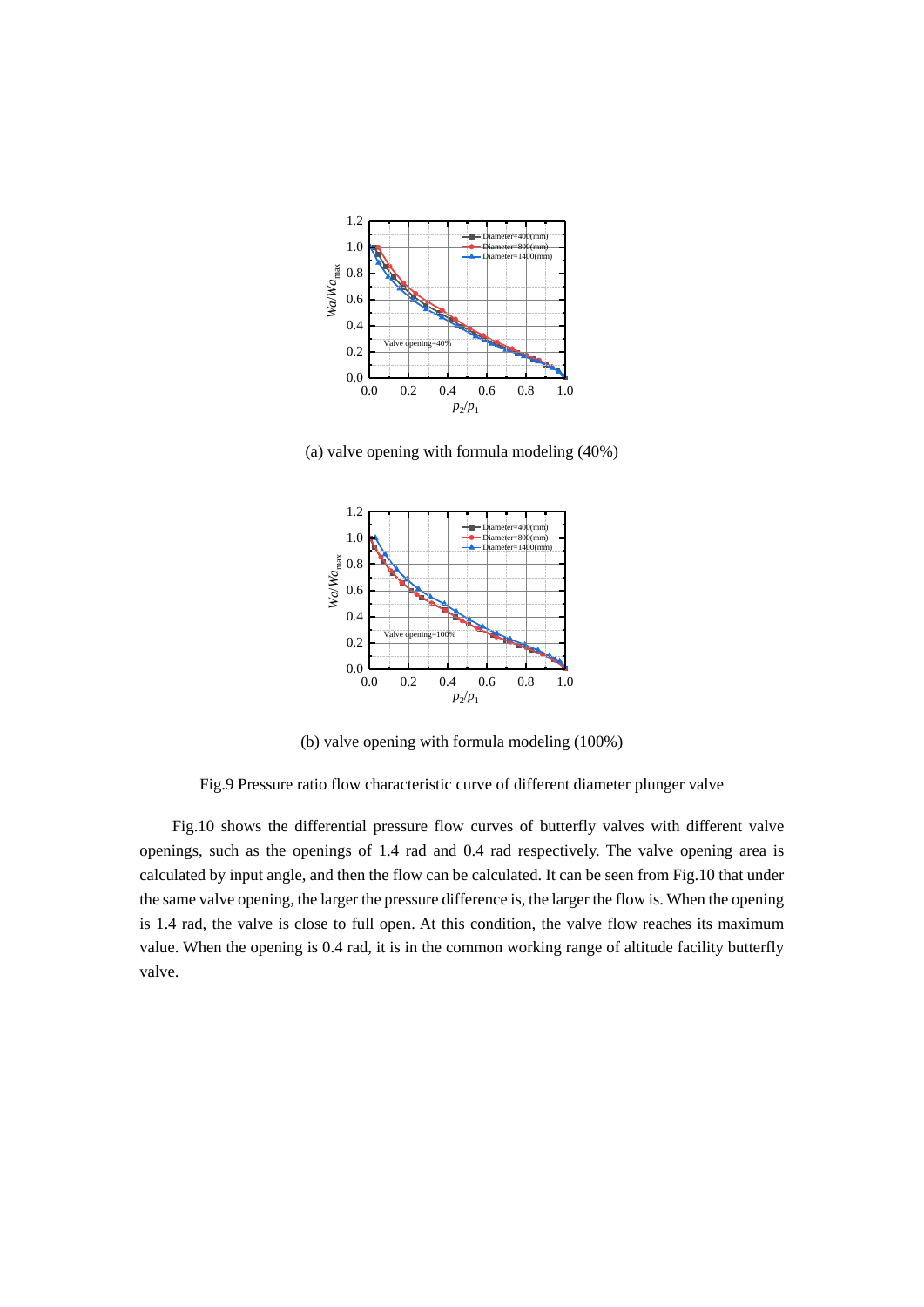

Fig.10 Differential pressure flow characteristic curve of butterfly valve

#### **4.1.2 Flameout model**

According to the basic theory of flameout section, the established verification circuit of flameout section is shown in Fig.11. The inlet and outlet conditions of the flameout section are input by the standard boundary condition model, the cooling water is driven by the pump, and the valve opening remains unchanged.



Fig .11 Model verification circuit of flameout section

The main simulation conditions are shown in Table 1. The air mass flow at the model inlet is 160kg/s, the air inlet temperature are 150 ℃ and 30 ℃, the water inlet temperature is 30 ℃, as well the relative humidity are 50% and 0%, respectively.

| number |     | Intake air temperature ( $\degree$ C)   Inlet water temperature ( $\degree$ C)   relative humidity ( $\degree$ C) |    |
|--------|-----|-------------------------------------------------------------------------------------------------------------------|----|
| Case1  | 150 | 30                                                                                                                | 50 |
| Case2  | 150 | 30                                                                                                                |    |
| Case3  | 30  | 30                                                                                                                |    |

Table 1 main working conditions of flameout section model

Fig.12 shows the change of outlet temperature after heat exchange in the flameout section under three different conditions. According to the simulation model of case 1, the outlet temperature is 35 (℃), the outlet temperature is 51 (℃) in case 2, and the outlet gas temperature is 30 (℃) in case 3. It can be seen from Fig.12 that the simulation results are in good agreement with the actual working conditions, and the steady-state temperature error is not more than 3%, indicating that the flameout section model can meet the simulation requirements of the aerial platform system.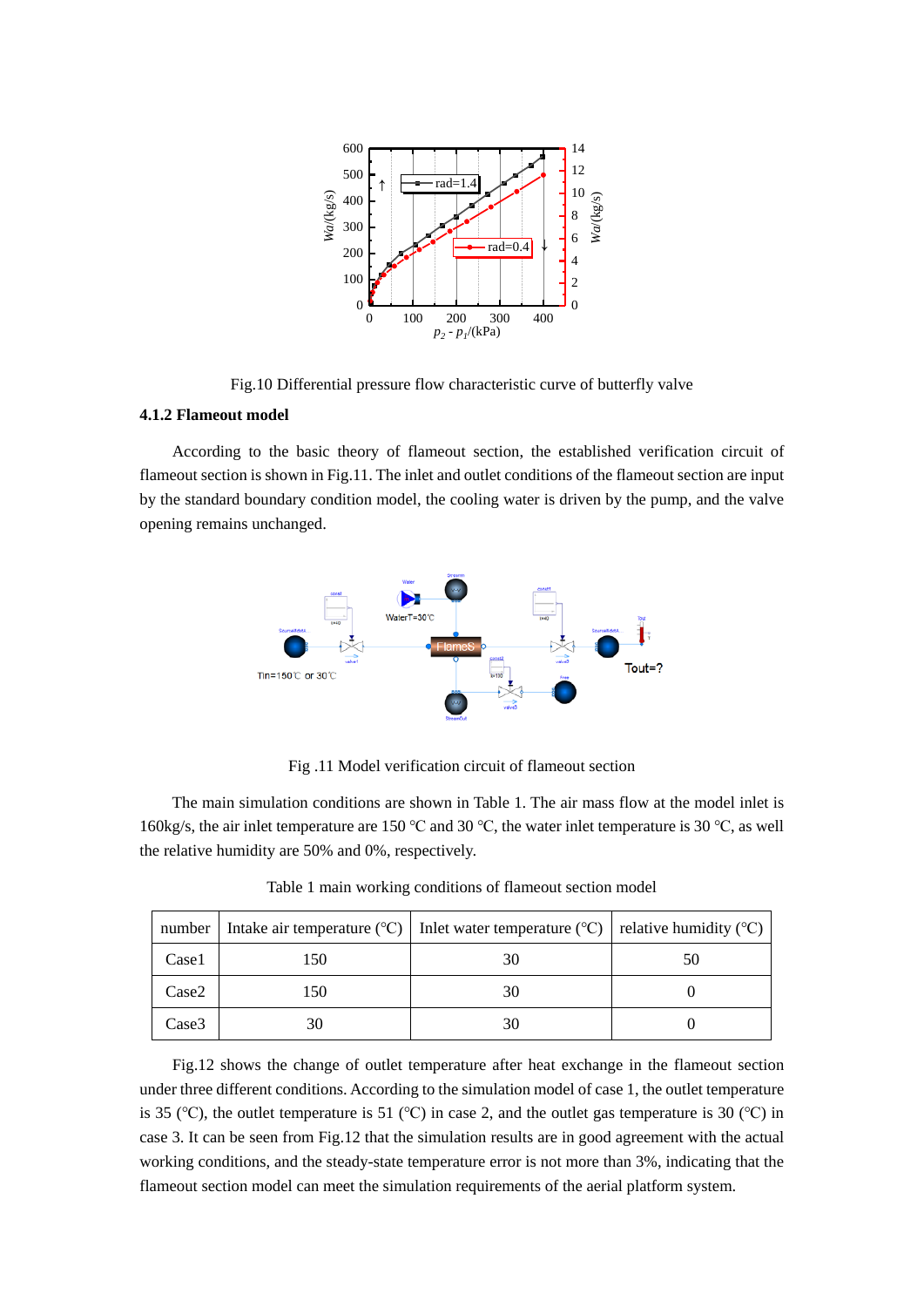

Fig.12 Simulation results of outlet temperature of flameout section model under three working conditions

#### **4.1.3 Ejector model**

In order to verify the function and characteristics of ejector model, the verification model is built as shown in Figure 11. A group of typical test conditions are selected for verification. The initial total pressure of main flow is 65kpa, the temperature is 525 ℃, the extraction pressure is 32 kPa, the opening of secondary flow valve is 24°, the atmospheric pressure is 95kPa, and the atmospheric temperature is 20 ℃. Under the same test condition, the ejector flow is about 2.5kg/s, as well as the error is about 5%, which proves that the ejector model established in this paper has high precision.



Fig 10 Ejector verification model

### **4.2 Analysis of simulation results**

In this paper, two groups of test data are selected for simulation analysis of the test system, which are the test conditions of mixer outlet temperature 220 ℃ (test point 1) and mixer outlet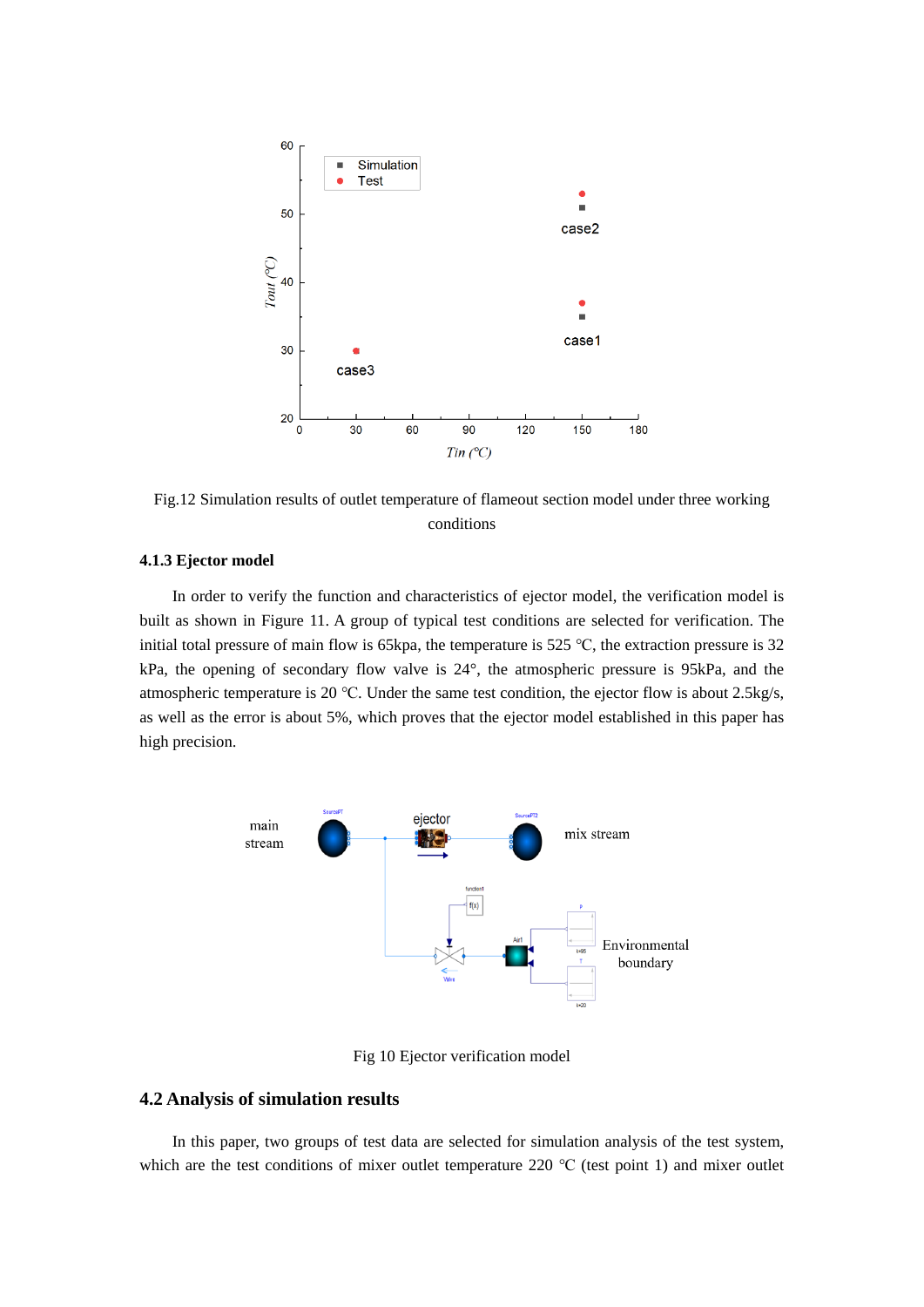temperature 130 ℃ (test point 2). The simulation time is 1200s, and the system simulation model is shown in Figure 4. During the simulation, according to the test data, the pressure, temperature and valve position signals in front of the valve are input into V1 and V2 valves dynamically. The flow of the front chamber is calculated through V1 and V2 valves, and the two flows are calculated through V3 valve. The air flow into the test chamber can be controlled by adjusting the opening of V1 and V2.

Fig.14 shows the variations of temperature and pressure in the front chamber of test point 1. It can be seen from Figure 14 that when the outlet temperature of mixer reaches to 220 ℃, the maximum pressure and temperature of front chamber can reach 210 kPa and 180 ℃, respectively. The simulation starts from t=0s, and both V1 and V2 have air flow through; when  $t = 400s$ , the pressure and temperature of the front chamber reach a balance state, and the simulation pressure and temperature values are consistent with the test results. During the whole simulation process, the maximum pressure error of the front chamber is less than 1%, and the maximum temperature error is less than 5%.

Fig.15 shows the pressure and temperature variations of the front chamber air with time. It is clearly that the simulation results are very close to the measured results. The largest relative error of the intake air pressure is less than 1%, and the largest relative error of the temperature is less than 5% at the whole simulation process. It indicates that the system modeling in this paper is reasonable.

Figure 15 shows the variations of temperature and pressure in the front chamber of test point 2. It can be seen from Fig.15 that when the outlet temperature of mixer is 130 ℃, the maximum pressure and temperature of front chamber can reach 250kPa and 110 ℃ respectively, and the temperature and pressure of front chamber tend to be stable at t=300s. During the test, according to the different working conditions of the engine, the air supply parameters need to be adjusted to meet the air intake requirements of different test points. According to Fig.15 (a), the front chamber pressure drops to 185kPa at the time of t=800s, and then the pressure and temperature values are automatically adjusted according to the engine states. The dynamic change trend reflected by the simulation is the same as the actual process. Because the mixer outlet and the front chamber are connected by pipeline, there are friction loss and heat exchange in the pipeline, so the front chamber temperature is lower than the mixer outlet temperature under the two calculation conditions, which is the same as the actual physical law. Compare Fig. 14 to Fig. 15, it can be seen that the mixer outlet temperature i[s in](javascript:;) [direct](javascript:;) [proportion](javascript:;) [to](javascript:;) the stable temperature of front chamber, and the time to stabilize temperature is short. For different test points, the simulation results of the pressure and temperature in the front chamber show high accuracy, among which the maximum error of the steady-state pressure is not more than 1%, as well the maximum error of the steady-state temperature is not more than 4%. It shows that the model established in this paper can meet the simulation requirements of the high-altitude simulation test bed system, and has high reliability. By using the model, the system parameters of the test bed under different conditions can be effectively simulated the law of variation.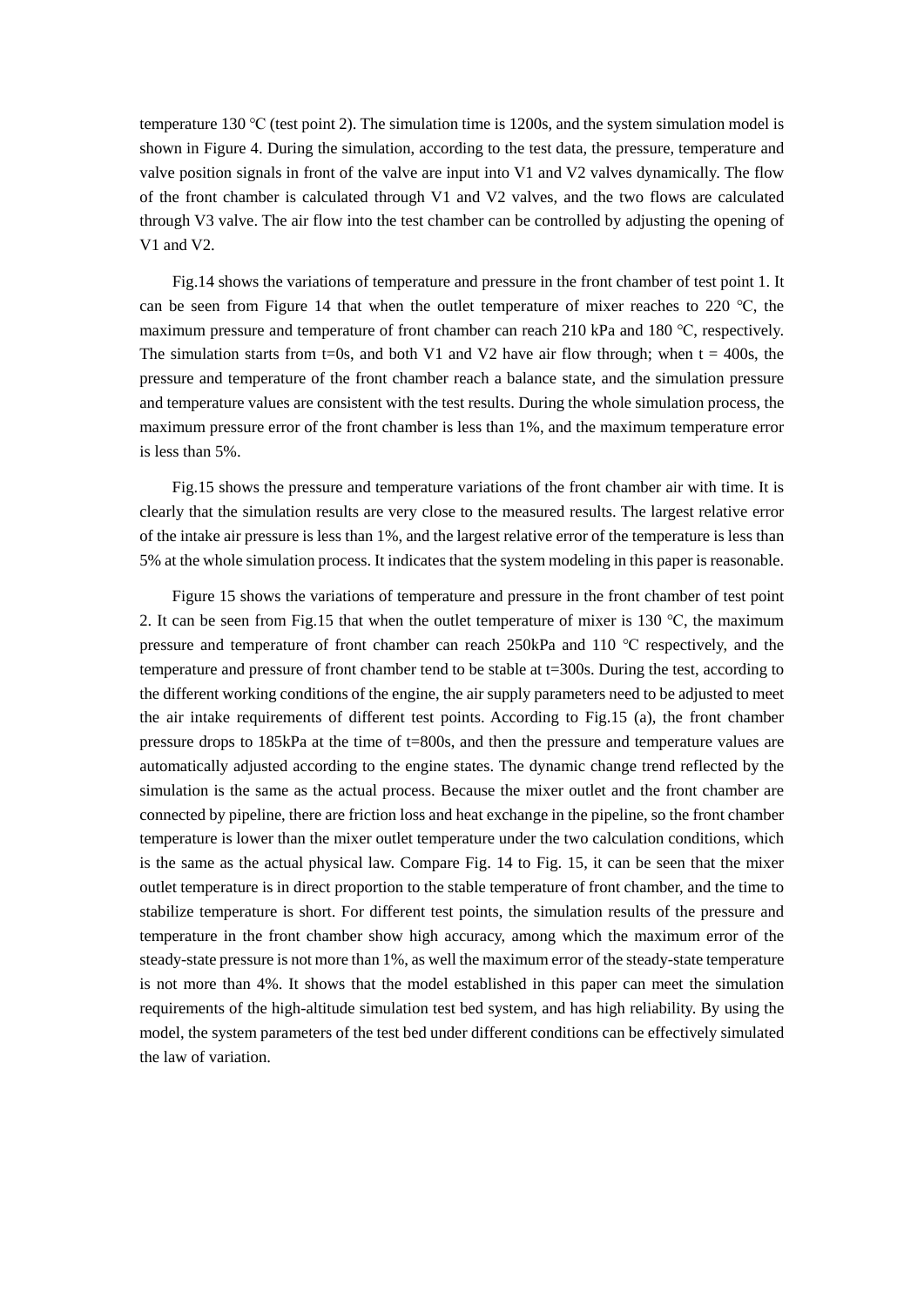

Fig.14 pressure and temperature change of front chamber (test point 1)



Fig.15 pressure and temperature change of front chamber (test point 2)

# **5 Conclusion**

In this paper, the system simulation model of the test bench including valve, flameout section and ejector is established. According to the working principle of the components, the theoretical model of each component is established. At the same time, a complete simulation system model of the test bench is built. The model is consistent with the actual working process of the real high altitude simulation test bench system. The research results of this paper show that the simulation results of the simulation model of the high-altitude simulation test-bed system are in good agreement with the test results, the simulation system can reflect the real working process of the test-bed, and the model accuracy is high. The effectiveness of the modeling method and the model is verified by comparing with the test data. Under two groups of typical test point conditions, the maximum error of the front chamber pressure in the simulation process is Less than 1%, the maximum error of temperature is less than 5%. The modeling ideas and methods in this paper can be used for reference for the development of simulation and virtual test of high-altitude simulation test system.